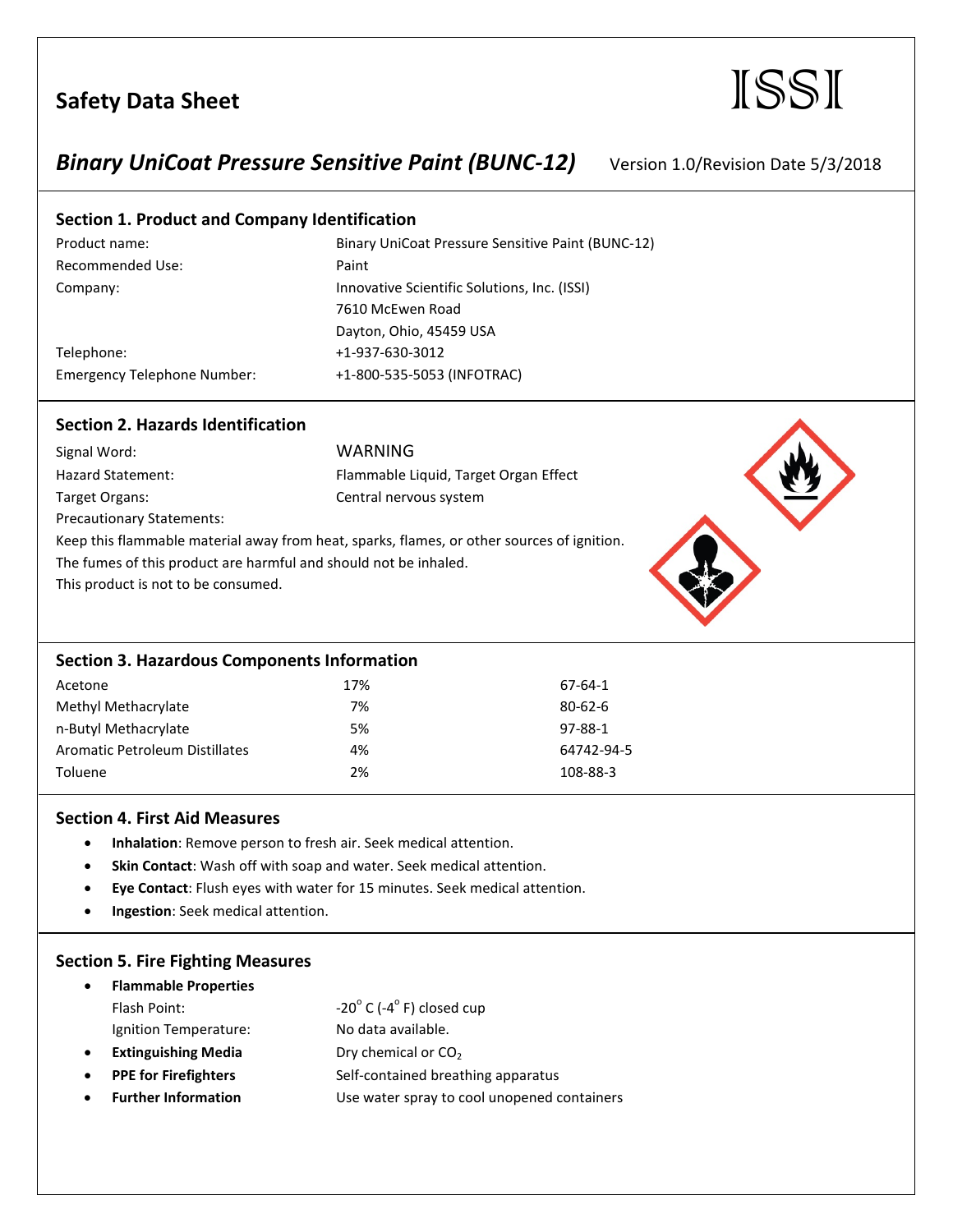

## *Binary UniCoat Pressure Sensitive Paint (BUNC-12)* Version 1.0/Revision Date 3/12/2015

### **Section 6. Accidental Release Measures**

- **Personal Precautions:** Avoid breathing fumes. Ensure adequate ventilation. Remove all sources of ignition. Evacuate personnel to safety. Vapor can accumulate to form explosive concentrations especially in low areas.
- **Environmental Precautions:** Avoid discharge into the environment by preventing the product from entering sewer drains or storm drains.
- **Methods for Cleaning Up Spills:** Use noncombustible absorbent material such as vermiculite or sand to absorb the spill. After the absorbent is dry dispose of it in accordance with local regulations.

### **Section 7. Handling and Storage**

The container should be stored in a cool, dry place away from sources of ignition (sparks, flame, etc.). Avoid areas where static charge can build which could ignite the product (carpet). Store this product away from strong oxidizing agents.

## **Section 8. Exposure Control Personal Protection**

- **Respiratory:** Use full face respirator that is for organic vapors and is properly fitted to the end user if the product is used where ventilation is unavailable. Self-contained breathing apparatus or a suitable exhaust hood are recommended.
- **Hand Protection:** Use protective gloves.
- **Eye Protection:** Safety glasses.
- **Hygiene Measures:** Practice good industrial hygiene and safety by washing hands thoroughly with soap and water after using this product.

#### **Section 9. Physical and Chemical Properties**

| Appearance:                   | Aerosol                            |
|-------------------------------|------------------------------------|
|                               |                                    |
| Odor:                         | Characteristic                     |
| Odor Threshold:               | No data                            |
| Vapor Pressure:               | N/A                                |
| Vapor Density:                | No data                            |
| pH:                           | N/A                                |
| <b>Melting Point:</b>         | No data                            |
| <b>Boiling Point:</b>         | 133° C (271.4° F) at 760mmHg       |
| Flash Point:                  | $-20^{\circ}$ C (-40 $^{\circ}$ F) |
| <b>Evaporation Rate:</b>      | No data                            |
| Ignition Temperature:         | No data                            |
| LEL:                          | No data                            |
| UEL:                          | No data                            |
| Auto Ignition Temperature:    | No data                            |
| Decomposition Temperature:    | No data                            |
| Viscosity:                    | N/A                                |
| <b>Partition Coefficient:</b> | N/A                                |
| Specific Gravity:             | 1.57                               |
| Water Solubility:             | N/A                                |